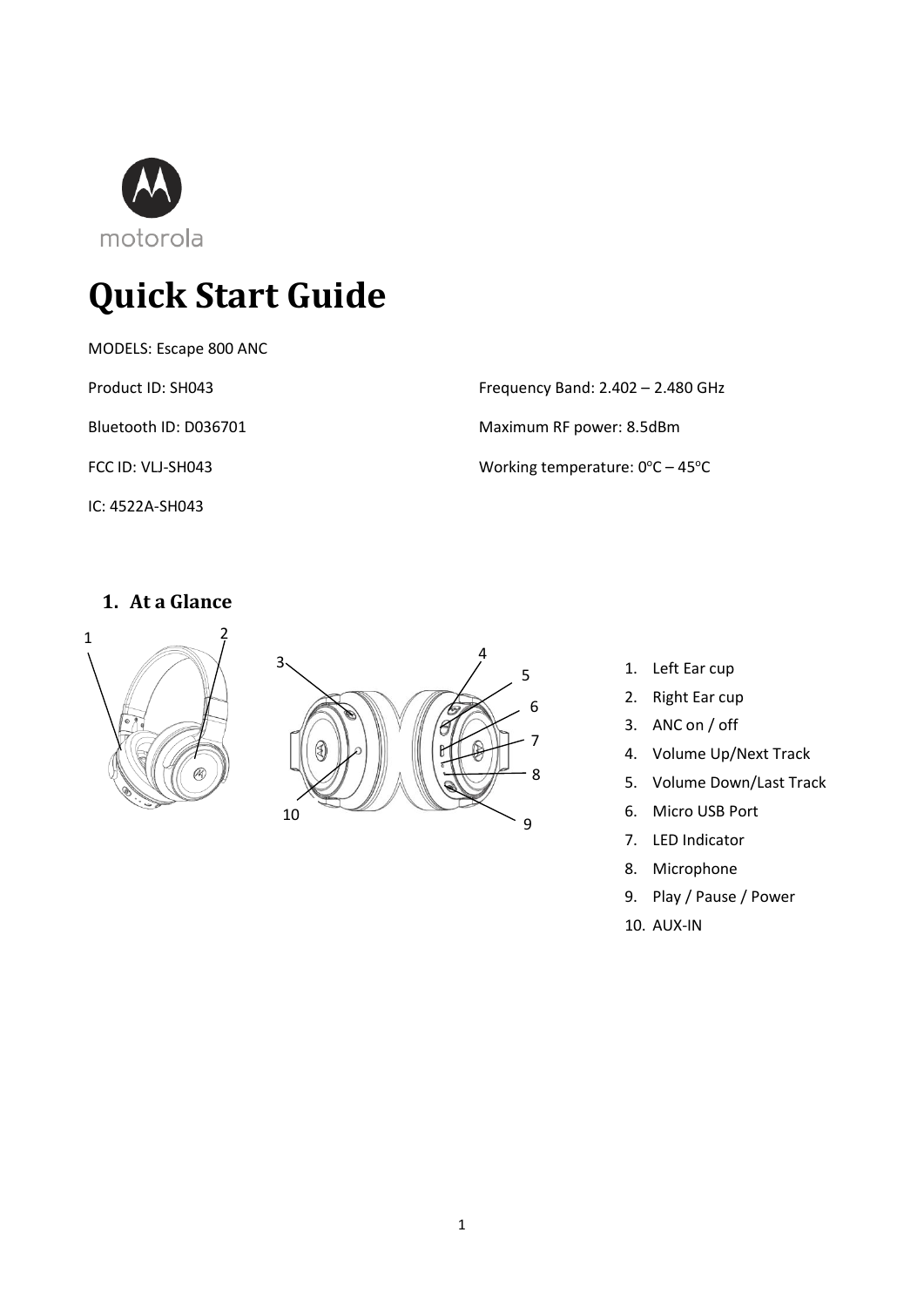# **2. Charge**

Fully charge before use. Any attempt to remove or replace your battery will damage your headset.



- Charge: Before use, charge until the status light turns blue.
- When battery runs out, charge headphones for 1 second before using with included headphone cable to continue listening.

#### **3. Connect & Go**

![](_page_1_Figure_6.jpeg)

**Note:** The Battery should only be removed by a recycling facility. Any attempt to remove or replace your battery will damage the product and void your warranty.

**Caution:** RISK OF EXPLOSION IF BATTERY IS REPLACED BY AN INCORRECT TYPE. DISPOSE OF USED PRODUCT PROPERLY.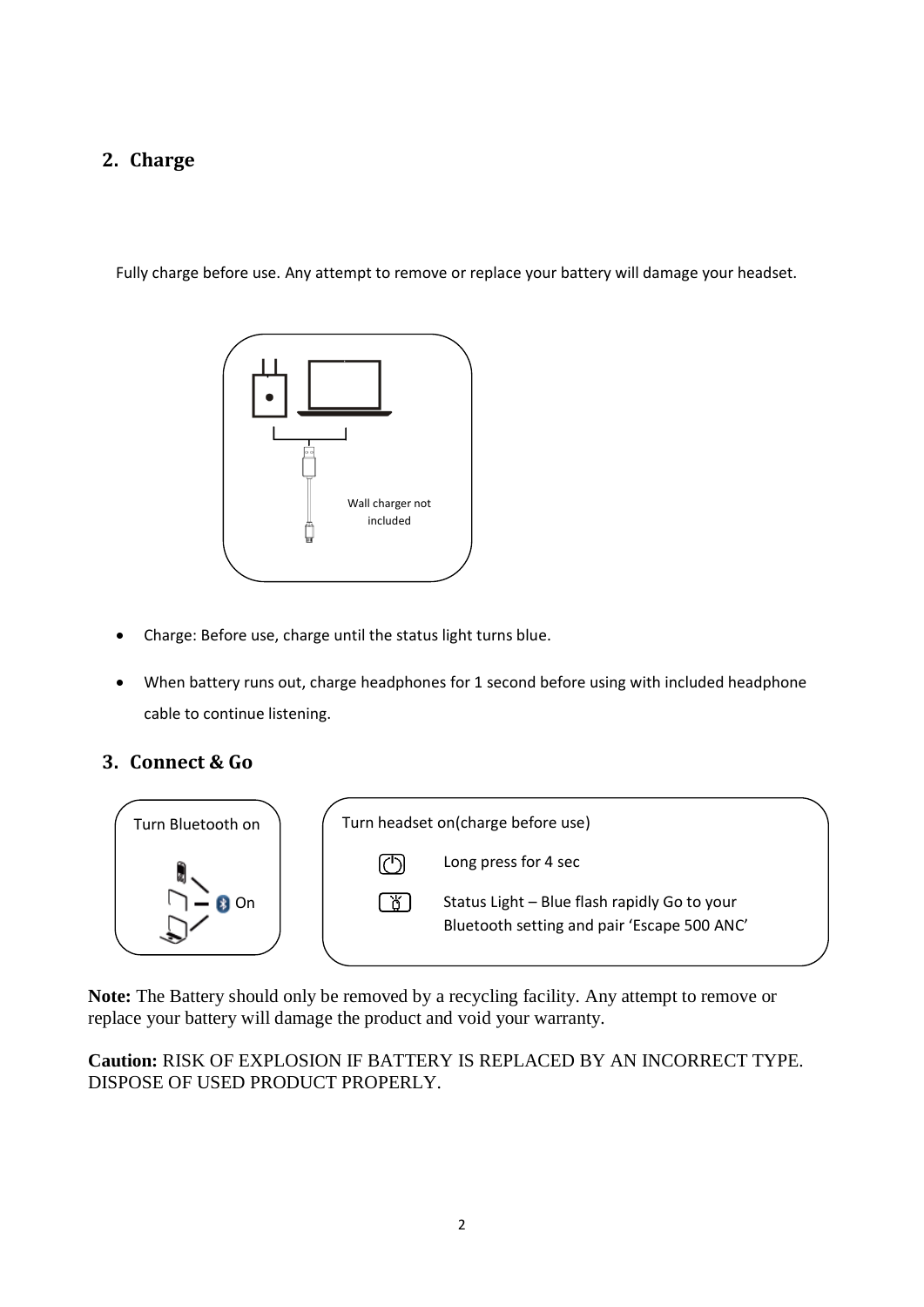## **4. Buttons Operation**

| <b>Music</b>                                                       |                                     |
|--------------------------------------------------------------------|-------------------------------------|
| Play/Pause                                                         | Press $(')$                         |
| Volume Down/Up                                                     | Press $-$ / +                       |
| <b>Next Track</b>                                                  | Long press + for 2s                 |
| <b>Previous Track</b>                                              | Long press - for 2s                 |
| ANC on / off                                                       | Slide ANC switch button             |
| <b>Calls</b>                                                       |                                     |
| Answer/end call                                                    | Press (7                            |
| Reject a call/                                                     | Long Press - $/ +$ for 2s           |
| <b>Call waiting</b>                                                |                                     |
| Receive incoming call and end ongoing call                         | Press<br>$\mathcal{C}^{\mathsf{I}}$ |
| Mute during call                                                   | Press - and +                       |
| Pair                                                               |                                     |
| Enter pairing mode (first time)                                    | Press and hold<br>for 4s            |
| Enter pairing mode                                                 | Press and hold<br>for 2s            |
| <b>Voice</b>                                                       |                                     |
| To issue a voice command during idle mode,<br>then say the command | Double Press (1)                    |

# **5. LED Indicators**

| Charging Case (LED at the front) |                   |
|----------------------------------|-------------------|
| Pairing                          | <b>Blue flash</b> |
| Standby                          | LED off           |
| Charging                         | Red steady        |
| Fully charged                    | Blue steady       |
| <b>Battery low</b>               | Red flash         |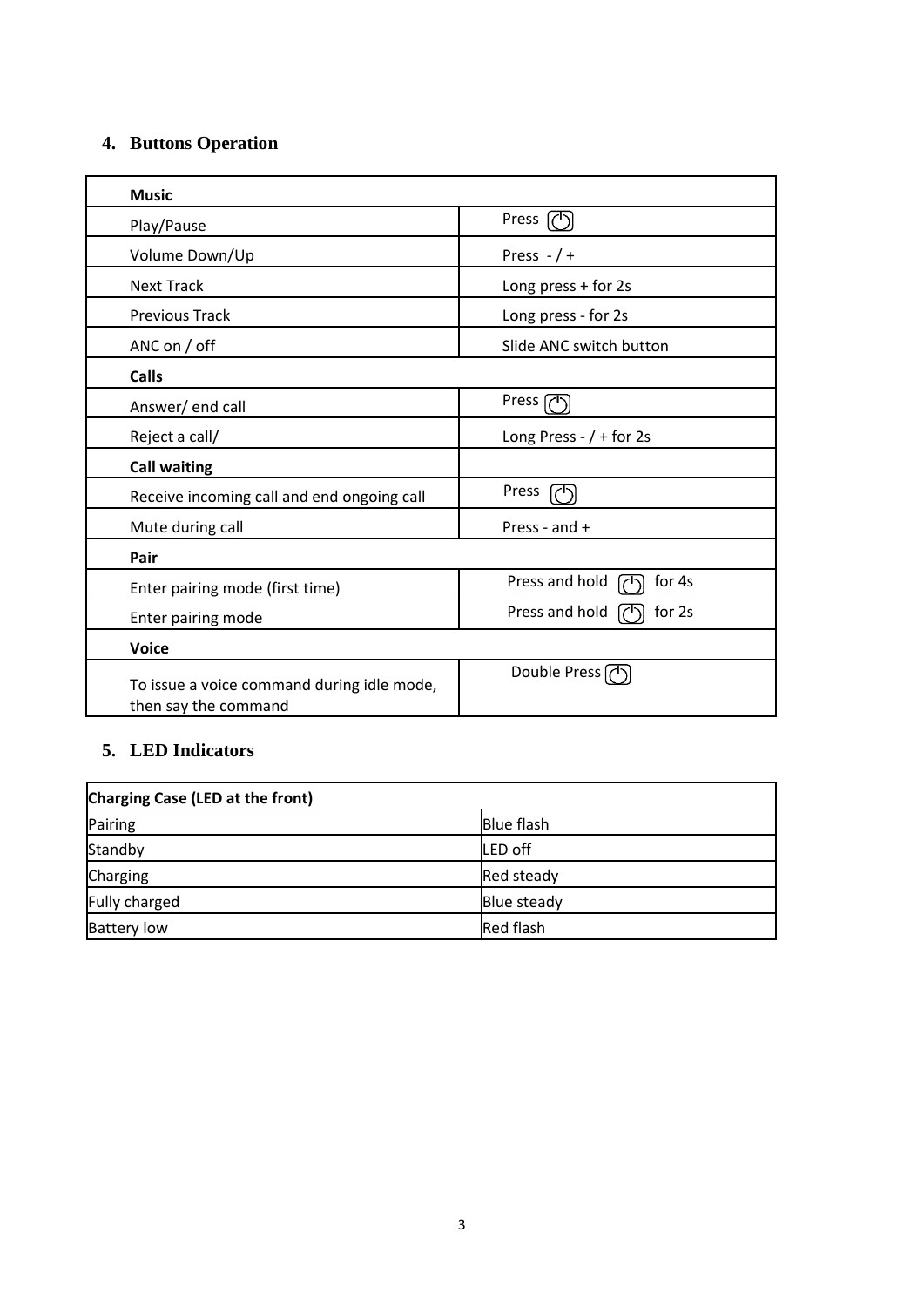#### **6. Hubble ConnectTM for VerveLifeTM**

Download 'Hubble Connect for VerveLife' app for free at the App Store® or Google Play™ (Android™ 4.4.4 or higher) to find more functions:

- **Last connected location:** Locate in a map where your earbuds were connected to your device last time.
- **Help:** Get help and support.
- **Update for more advanced functions to come**

**Note**: Application feature may change over time, please download the latest version of the app to see all current features supported.

![](_page_3_Picture_6.jpeg)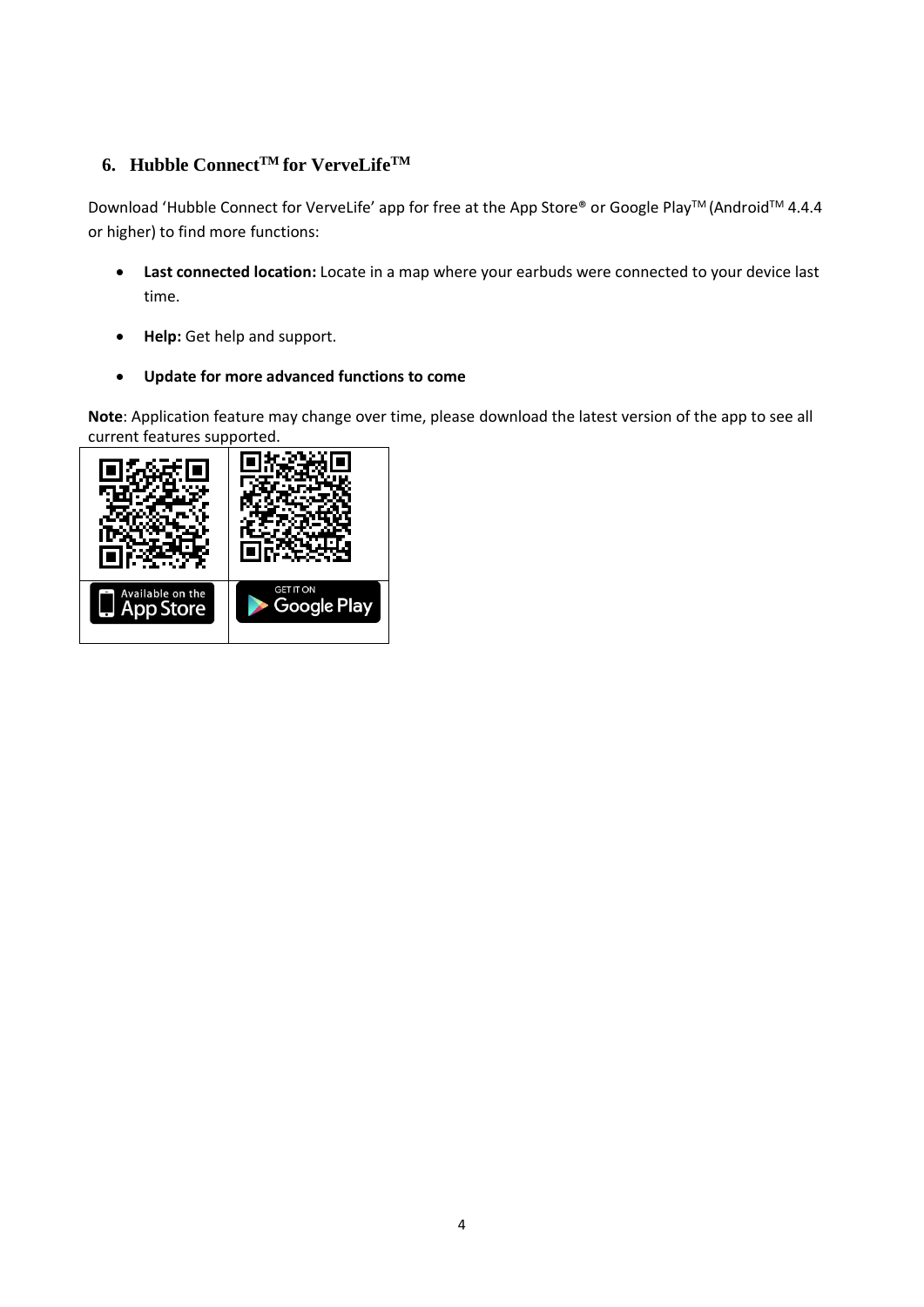## **7. Safety Instructions**

![](_page_4_Picture_1.jpeg)

To avoid hearing damage, keep the volume at a moderate level. Avoid listening to music at loud volume levels for prolonged periods of time as this may cause permanent hearing damage or hearing loss. Don't use this product when it is unsafe to do so. For example, while operating a vehicle, cycling, crossing a road, or any activity which requires your attention and ability to hear.

#### **7. Help & more**

- **Get help:** Visit [www.motorolastore.com/support](http://www.motorolastore.com/support) or visit [www.verve.life](http://www.verve.life/) for help videos, FAQ's and more.
- **Find accessories at:** www.motorolastore.com or [www.verve.life](http://www.verve.life/)

Manufactured, distributed, or sold by Binatone Electronics International LTD., official licensee for this product. MOTOROLA and the Stylized M logo are trademarks or registered trademarks of Motorola Trademark Holdings, LLC. and are used under license. Apple logo is a trademark of Apple Inc., registered in the U.S. and other countries. App Store is a service mark of Apple Inc. Google Play and Android are trademarks of Google Inc. All other trademarks are the property of their respective owners. © 2017 Motorola Mobility LLC. All rights reserved.

General information

Safety, Regulatory & Legal

If your product is not working properly, read this Quick Start Guide or the User's Guide of one of the models listed on page 1.

Contact Customer Service:

+44 (0) 844 557 0890 (UK only – Calls cost 7p per minute plus your telephone company's access charge.) +44 (0) 8187 62092 (ROI)

+1-888-331-3383 (US and Canada)

On the Web: [www.motorolastore.com/support](http://www.motorolastore.com/support)

Consumer Products and Accessories Limited Warranty ("Warranty") Thank you for purchasing this Motorola branded product manufactured under license by Binatone Electronics International LTD ("BINATONE").

What Does this Warranty Cover?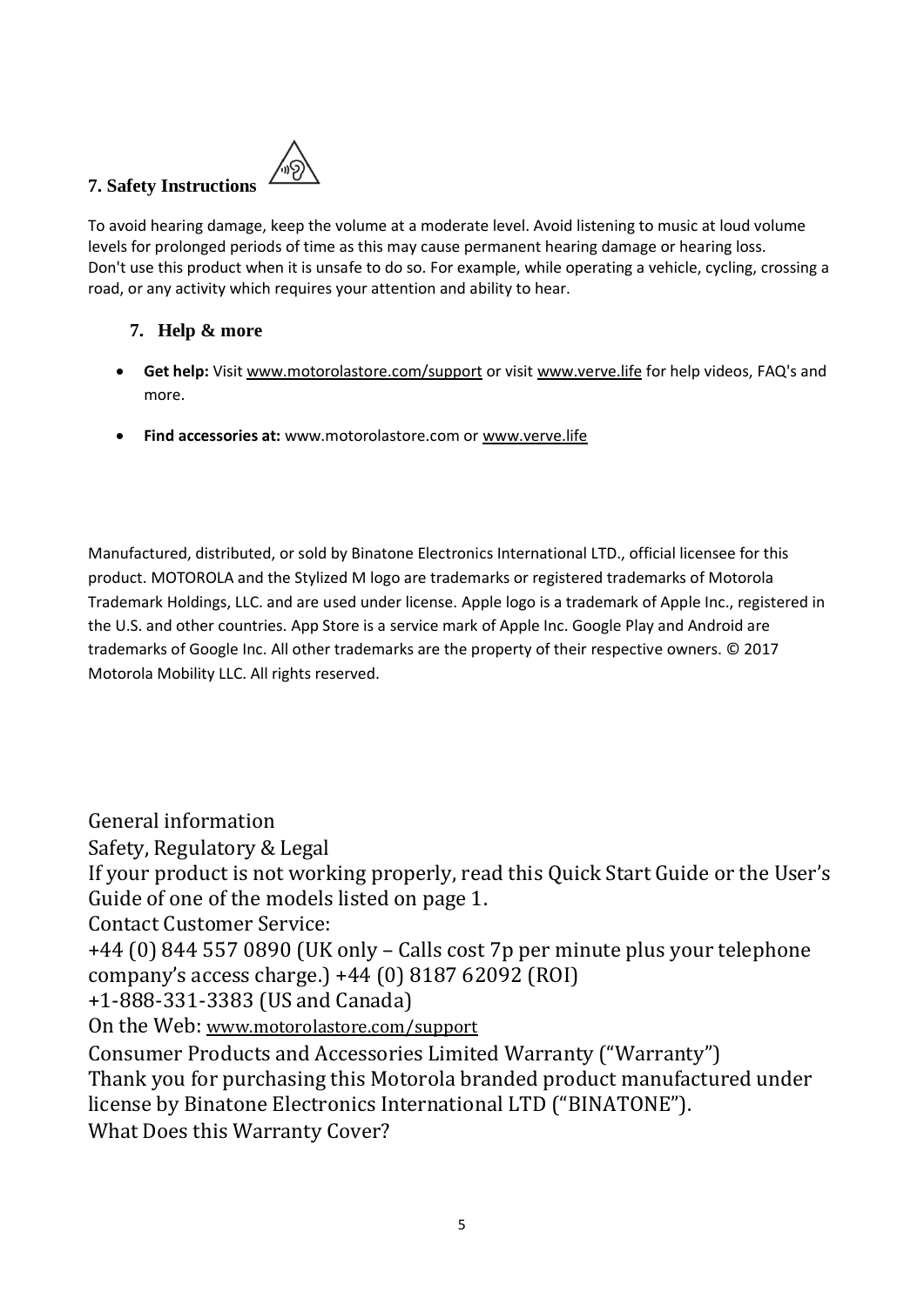Subject to the exclusions contained below, BINATONE warrants that this Motorola branded product ("Product") or certified accessory ("Accessory") sold for use with this product that it manufactured to be free from defects in materials and workmanship under normal consumer usage for the period outlined below. This Warranty is your exclusive warranty and is not transferable. Who is covered?

This Warranty extends only to the first consumer purchaser, and is not transferable.

What will BINATONE do?

BINATONE or its authorized distributor at its option and within a commercially reasonable time, will at no charge repair or replace any Products or Accessories that does not conform to this Warranty. We may use functionally equivalent reconditioned / refurbished / pre-owned or new Products, Accessories or parts. What Other Limitations Are There?

ANY IMPLIED WARRANTIES, INCLUDING WITHOUT LIMITATION THE IMPLIED WARRANTIES OF MERCHANTABILITY AND FITNESS FOR A PARTICULAR PURPOSE, SHALL BE LIMITED TO THE DURATION OF THIS LIMITED WARRANTY, OTHERWISE THE REPAIR OR REPLACEMENT PROVIDED UNDER THIS EXPRESS LIMITED WARRANTY IS THE EXCLUSIVE REMEDY OF THE CONSUMER, AND IS PROVIDED IN LIEU OF ALL OTHER WARRANTIES, EXPRESS OR IMPLIED. IN NO EVENT

SHALL MOTOROLA OR BINATONE BE LIABLE, WHETHER IN CONTRACT OR TORT (INCLUDING NEGLIGENCE) FOR DAMAGES IN EXCESS OF THE PURCHASE PRICE OF THE PRODUCT OR ACCESSORY, OR FOR ANY INDIRECT, INCIDENTAL, SPECIAL OR CONSEQUENTIAL DAMAGES OF ANY KIND, OR LOSS OF REVENUE OR PROFITS, LOSS OF BUSINESS, LOSS OF INFORMATION OR OTHER FINANCIAL LOSS ARISING OUT OF OR IN CONNECTION WITH THE ABILITY OR INABILITY TO USE THE PRODUCTS OR ACCESSORIES TO THE FULL EXTENT THESE DAMAGES MAY BE DISCLAIMED BY LAW.

Some jurisdictions do not allow the limitation or exclusion of incidental or consequential damages, or limitation on the length of an implied warranty, so the above limitations or exclusions may not apply to you. This Warranty gives you specific legal rights, and you may also have other rights that vary from one jurisdiction to another.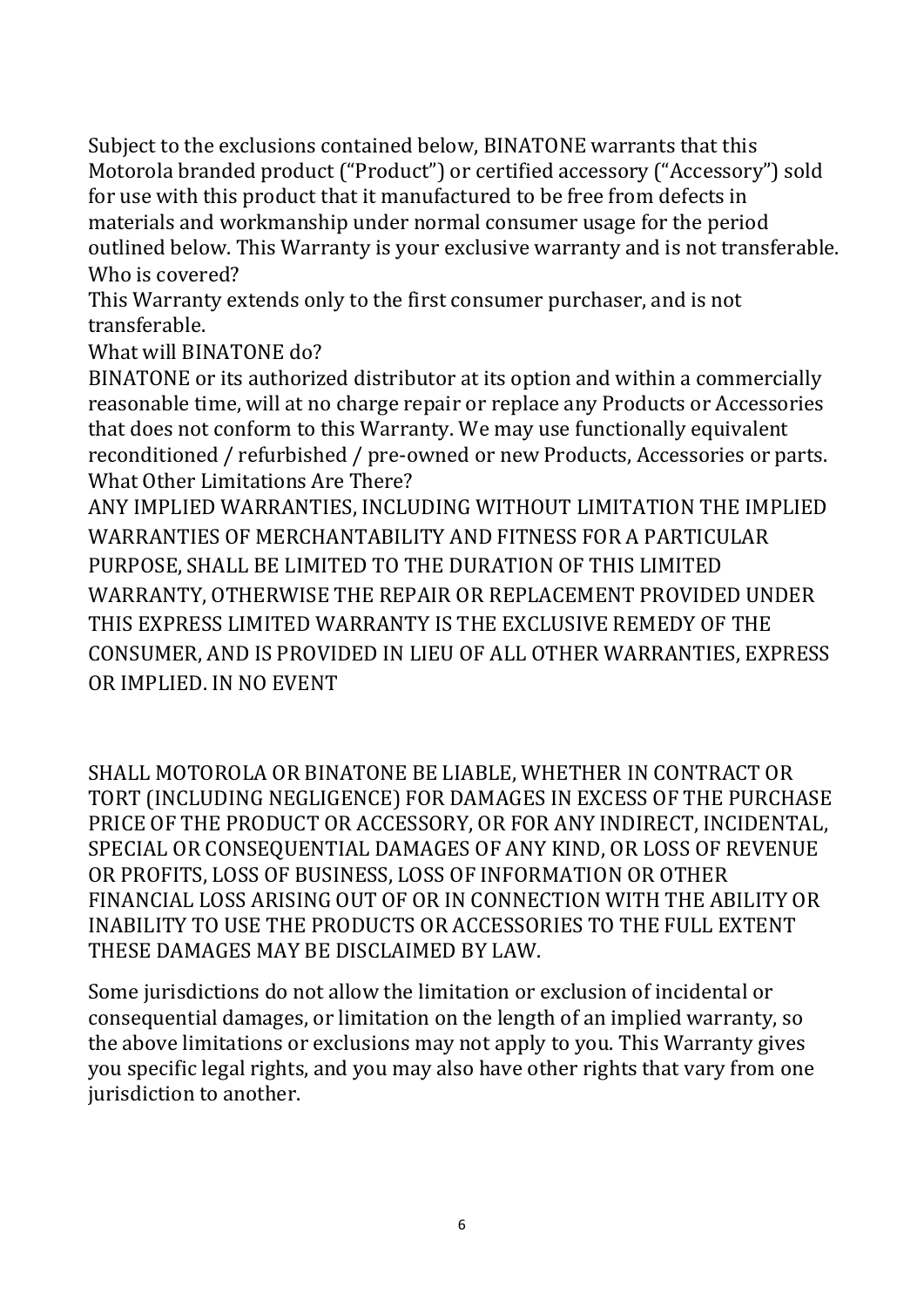| <b>Consumer Products</b>                                 | One (1) year from the date of the products<br>original purchase by the first consumer<br>purchaser of the product               |
|----------------------------------------------------------|---------------------------------------------------------------------------------------------------------------------------------|
| Consumer<br>Accessories                                  | Ninety (90) days from the date of the<br>accessories original purchase by the first<br>consumer purchaser of the product        |
| Consumer<br>Accessories that are<br>Repaired or Replaced | The balance of the original warranty or for<br>Ninety (90) days from the date returned to the<br>consumer, whichever is longer. |

commercial purposes or subjecting the Product or Accessory to abnormal usage or conditions; or (d) other acts which are not the fault of MOTOROLA or BINATONE, are excluded from coverage.

Use of Non-Motorola branded Products and Accessories. Defects or damage that result from the use of Non-Motorola branded or certified Products or Accessories or other peripheral equipment are excluded from coverage.

Unauthorized Service or Modification. Defects or damages resulting from service, testing, adjustment, installation, maintenance, alteration, or modification in any way by someone other than MOTOROLA, BINATONE or its authorized service centers, are excluded from coverage.

Altered Products. Products or Accessories with (a) serial numbers or date tags that have been removed, altered or obliterated; (b) broken seals or that show evidence of tampering; (c) mismatched board serial numbers; or (d) nonconforming or non-Motorola branded housings, or parts, are excluded from coverage. Communication Services. Defects, damages, or the failure of Products or Accessories due to any communication service or signal you may subscribe to or use with the Products or Accessories is excluded from coverage. How to Obtain Warranty Service or Other Information? To obtain service or information, please call: +44 (0) 844 557 0890 (UK only – Calls cost 7p per minute plus your telephone company's access charge.) +44 (0) 8187 62092 (ROI) US and Canada 1-888-331-3383 On the Web: www.motorolastore[.com/support](http://www.motorolastore.com/support) You will receive instructions on how to ship the Products or Accessories at your expense and risk, to a BINATONE Authorized Repair Center. To obtain service, you must include: (a) the Product or Accessory; (b) the original proof of purchase (receipt) which includes the date, place and seller of the Product;(c) if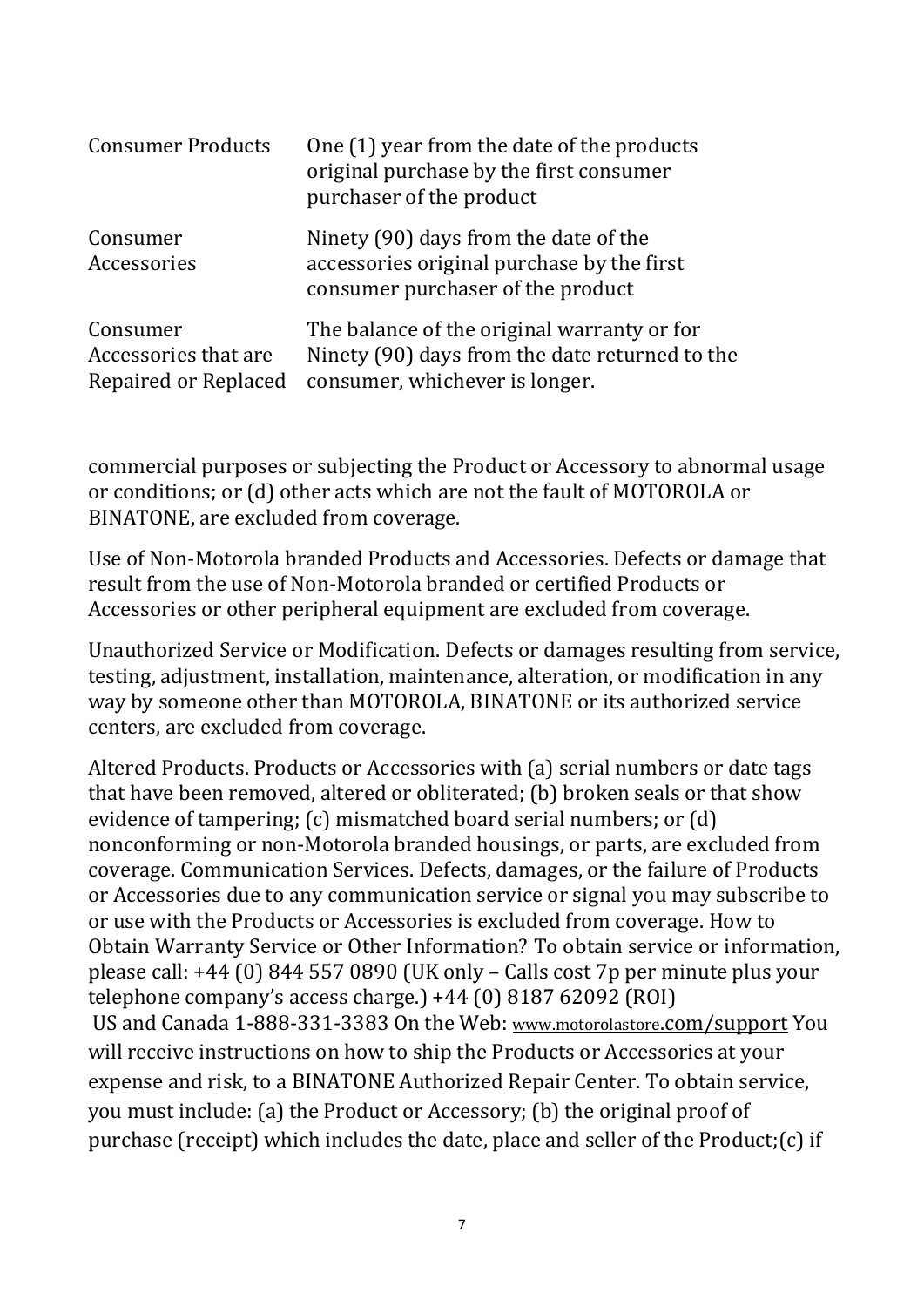a warranty card was included in your box, a completed warranty card showing the serial number of the Product; (d) a written description of the problem; and, most importantly; (e) your address and telephone number.

# $\epsilon$

European Union Directives Conformance Statement

The following CE compliance information is applicable to Motorola products that carry one of the following CE marks:

Hereby, Binatone declares that this product is in compliance with:

• The essential requirements and other relevant provisions of RED Directive 2014/53/EU

• All other relevant EU Directives

• The Declaration of Conformity can be obtained at

<https://hubbleconnected.com/eu/eu-documents-of-conformity>

FCC Notice to Users

The following statement applies to all products that bear the FCC logo and/or FCC ID on the product label.

This equipment has been tested and found to comply with the limits for a Class B digital device, pursuant to part 15 of the FCC Rules. See 47 CFR Sec. 15.105(b). These limits are designed to provide reasonable protection against harmful interference in a residential installation. This equipment generates, uses and can radiate radio frequency energy and, if not installed and used in accordance with the instructions, may cause harmful interference to radio communications. However, there is no guarantee that interference will not occur in a particular installation. If this equipment does cause harmful interference to radio or television reception, which can be determined by turning the equipment o and on, the user is encouraged to try to correct the interference by one or more of the following measures:

- Reorient or relocate the receiving antenna.
- Increase the separation between the equipment and the receiver.

• Connect the equipment to an outlet on a circuit dierent from that to which the receiver is connected.

• Consult the dealer or an experienced radio/TV technician for help.

This device complies with part 15 of the FCC Rules. Operation is subject to the following two conditions: (1) This device may not cause harmful interference,